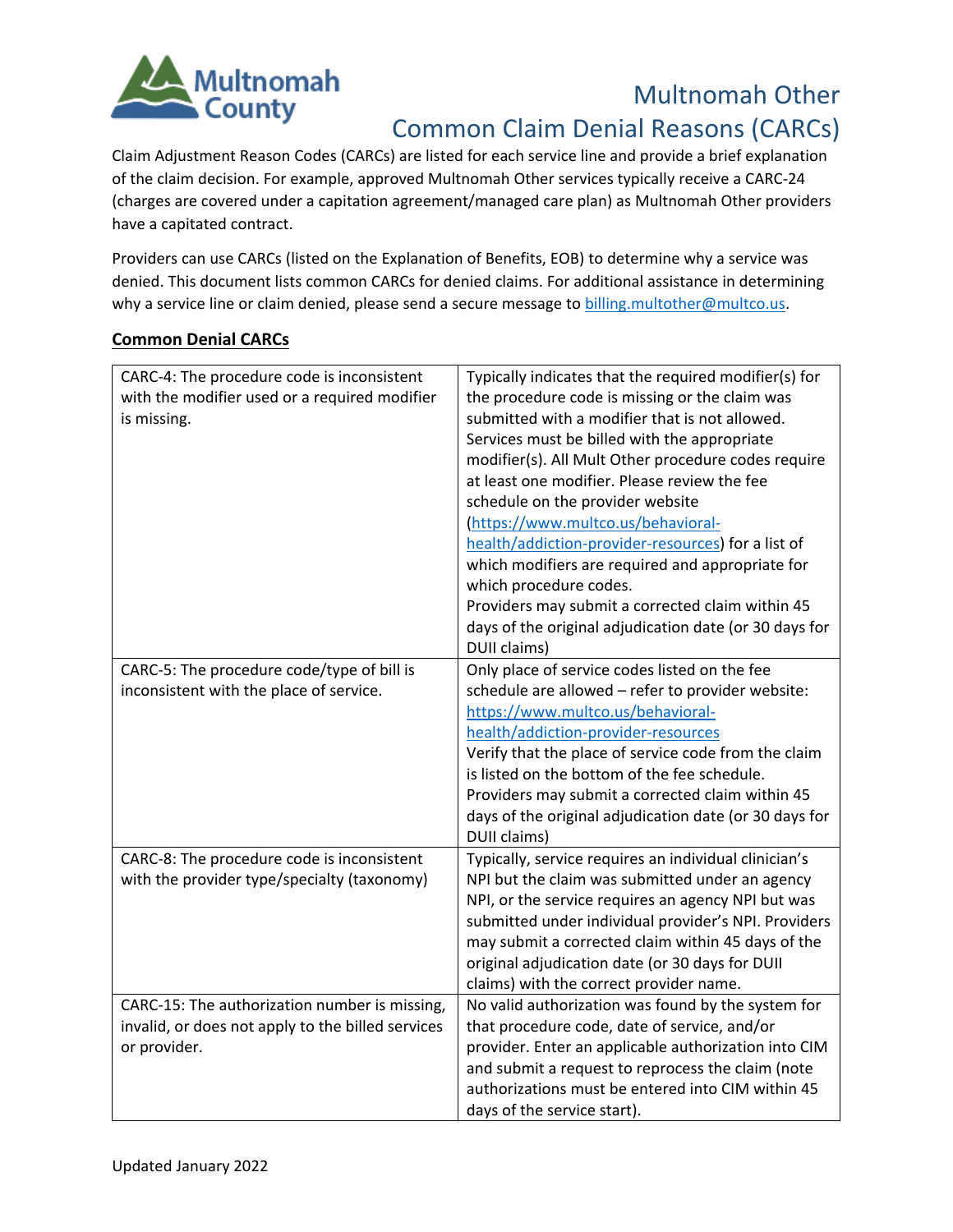|                                                                                                                                                                                                                                                                  | Providers may have the claim reprocessed within 45<br>days of the original adjudication date (or 30 days for<br>DUII claims).                                                                                                                                                                                                                                                                                                                                                                                                                                                                                                                                        |
|------------------------------------------------------------------------------------------------------------------------------------------------------------------------------------------------------------------------------------------------------------------|----------------------------------------------------------------------------------------------------------------------------------------------------------------------------------------------------------------------------------------------------------------------------------------------------------------------------------------------------------------------------------------------------------------------------------------------------------------------------------------------------------------------------------------------------------------------------------------------------------------------------------------------------------------------|
| CARC 16: Claim/service lacks information,<br>which is needed for adjudication. Insurance<br>will deny the claim with denial reason code CO<br>16 accompanied with remarks code, whenever<br>claims submitted with missing, invalid, or<br>incorrect information. | Verify that the claim includes all necessary<br>information, some common missing information<br>has been modifiers or national drug codes for<br>medications (NDC).<br>All Mult Other procedure codes require at least one<br>modifier.                                                                                                                                                                                                                                                                                                                                                                                                                              |
|                                                                                                                                                                                                                                                                  | Providers may submit a corrected claim with the<br>missing information within 45 days of the original<br>adjudication date (or 30 days for DUII claims)                                                                                                                                                                                                                                                                                                                                                                                                                                                                                                              |
| CARC-18: Exact duplicate claim/service                                                                                                                                                                                                                           | A claim with the same service code and number of<br>units was previously entered for the same date of<br>service and provider. If the billing actually<br>represents a distinct, unduplicated service, make<br>sure that units are rolled up into one claim line for<br>billing or an appropriate NCCI modifier has been<br>applied.                                                                                                                                                                                                                                                                                                                                 |
| CARC 26: Expenses incurred prior to coverage.                                                                                                                                                                                                                    | The service date occurred before the member's<br>listed eligibility effective date. Verify that on the<br>service date the member met all Multnomah Other<br>eligibility criteria - refer to provider website:<br>https://www.multco.us/behavioral-<br>health/addiction-provider-resources<br>Contact billing.multother@multco.us for members<br>who have an incorrect eligibility effective date.<br>Providers may have the claim reprocessed within 45<br>days of the original adjudication date once the<br>member's eligibility has been corrected.                                                                                                              |
| CARC-29: The time limit for filing has expired<br>CARC 96: Non-covered charge(s). At least one                                                                                                                                                                   | DUII Claims must be received within 30 days of the<br>service start date. All other claims must be received<br>within 45 days of the service start date.<br>A timely filing waiver form may be submitted if<br>extenuating circumstances prevented the claim(s)<br>from being submitted within the deadline.<br>The form is available on the provider website:<br>https://www.multco.us/behavioral-<br>health/addiction-provider-resources<br>Please note that though each timely filing waiver<br>will be considered, it may not be approved even<br>under extenuating circumstances due to funding<br>availability.<br>Procedure code is not a covered code on the |
| Remark Code must be provided (may be<br>comprised of either the NCPDP Reject Reason<br>Code, or Remittance Advice Remark Code that                                                                                                                               | MultOther Fee Schedule.                                                                                                                                                                                                                                                                                                                                                                                                                                                                                                                                                                                                                                              |